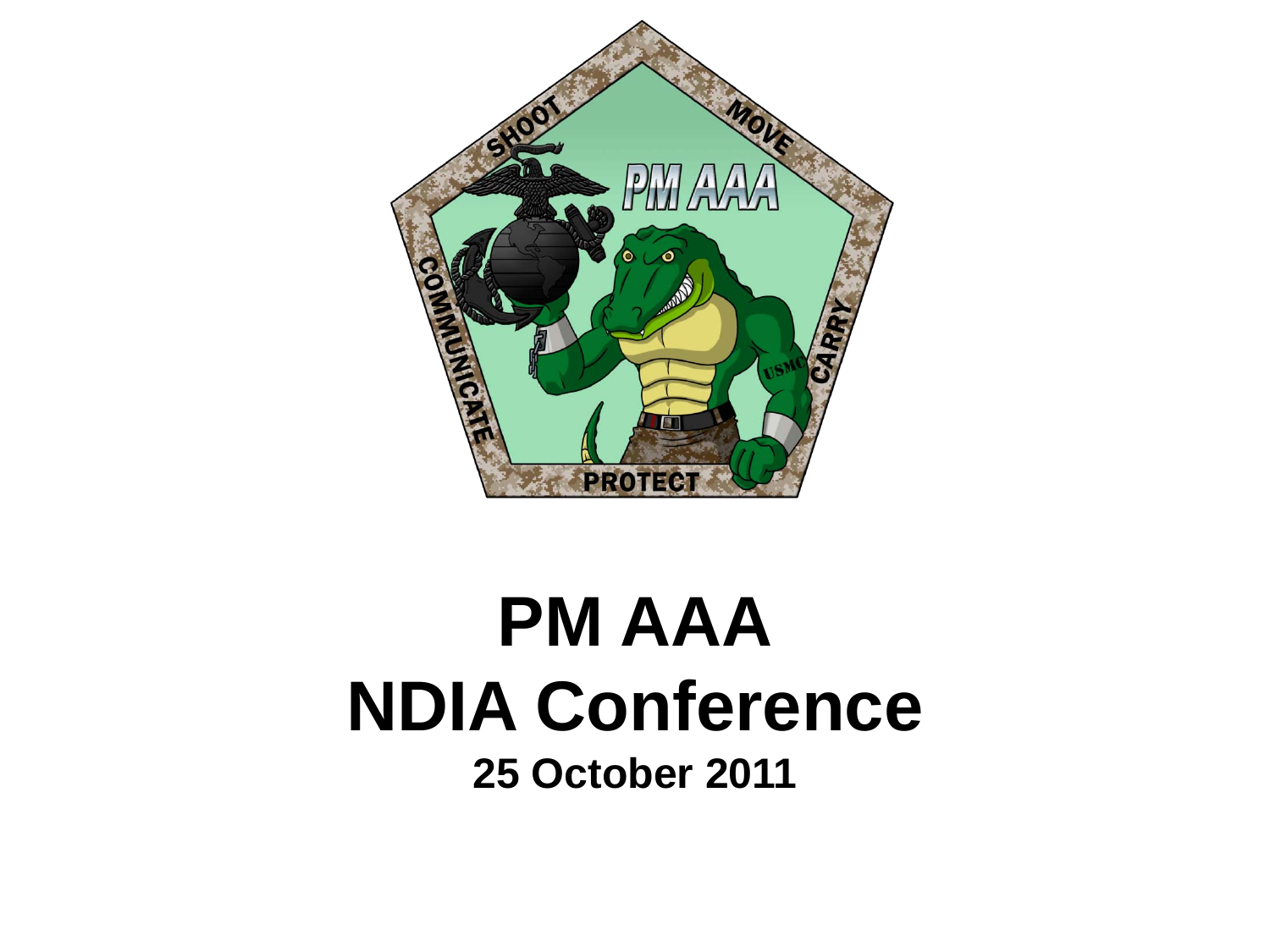

# **AMPHIBIOUS VEHICLE WAY AHEAD**

### **Overarching Facts**

- $\triangleright$  Joint Operational Access capability is required across the range of military operations
- 2 Marine Expeditionary Brigade (MEB) Assault Echelons is the minimum required forcible entry sea-based capacity for Operational Access and supports crisis response, security cooperation and theater engagement requirement
- 2006 Strategic Planning Guidance (SPG) guidance to better balance the Ground Combat Tactical Vehicle (GCTV) Portfolio resulted in a track/wheel mix of Armored Personnel Carrier (APC) capability (8:4 ratio) in order to meet the Service capacity requirement of 12 battalions of lift for Marine Corps operational scenarios

#### **Acquisition Programs**

- Assault Amphibious Vehicle (AAV) Upgrade increases force protection and vehicle survivability levels of the current capability in order to sustain operations ashore against current threats to extend its service life until replaced by the Amphibious Combat Vehicle (ACV) and Marine Personnel Carrier (MPC).
- $\triangleright$  ACV will provide sea-based entry and land maneuver capability to come from over the horizon (12-18 NM)
- $\triangleright$  MPC supports expeditionary protected mobility requirements by enhancing Marine Operating Forces' tactical & operational mobility with balanced levels of performance, protection & payload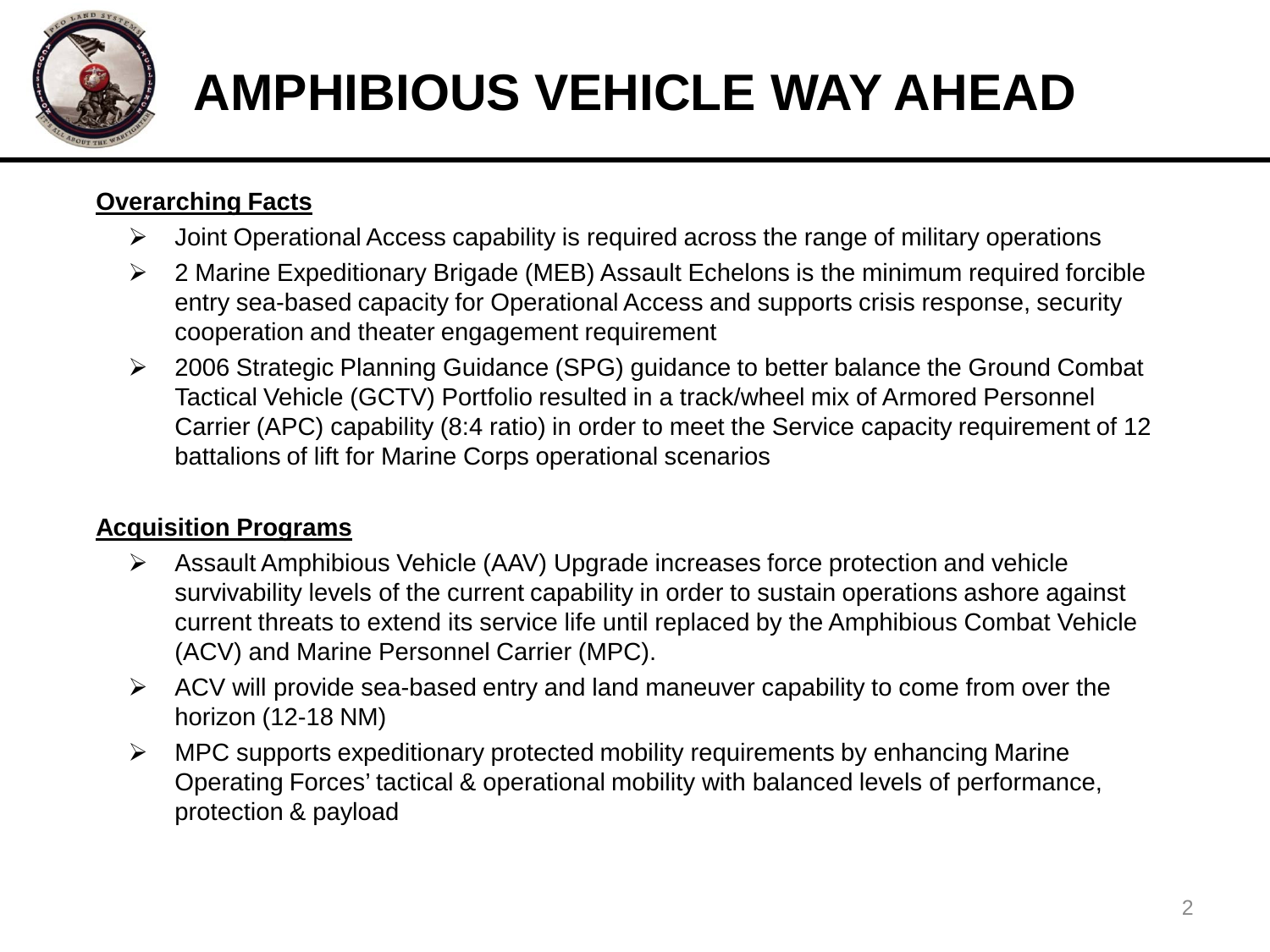

## **TRANSITION FROM EFV TO ACV Requirements Development**

- $\triangleright$  Systems Engineering OPT
	- Evaluate cost & technical risk associated with requirements (water speed, survivability, lethality eg.)
	- Evaluate various system concepts to better define capability versus affordability trade space
	- Utilize data to develop systems concepts for use in the AoA
	- Systems concepts evaluated represent a continuum from minor upgrades to the legacy platform up to high-end new vehicles
- **EXA** New Efforts in Support of ACV Requirements Development
	- Hull demonstrator to explore achievable protection levels in an amphibious tracked vehicle
	- **Market research/trade study of remote weapon systems & variable height suspensions**
	- Evaluation of suitability/effectiveness of remote weapon systems for AAV, MPC, or ACV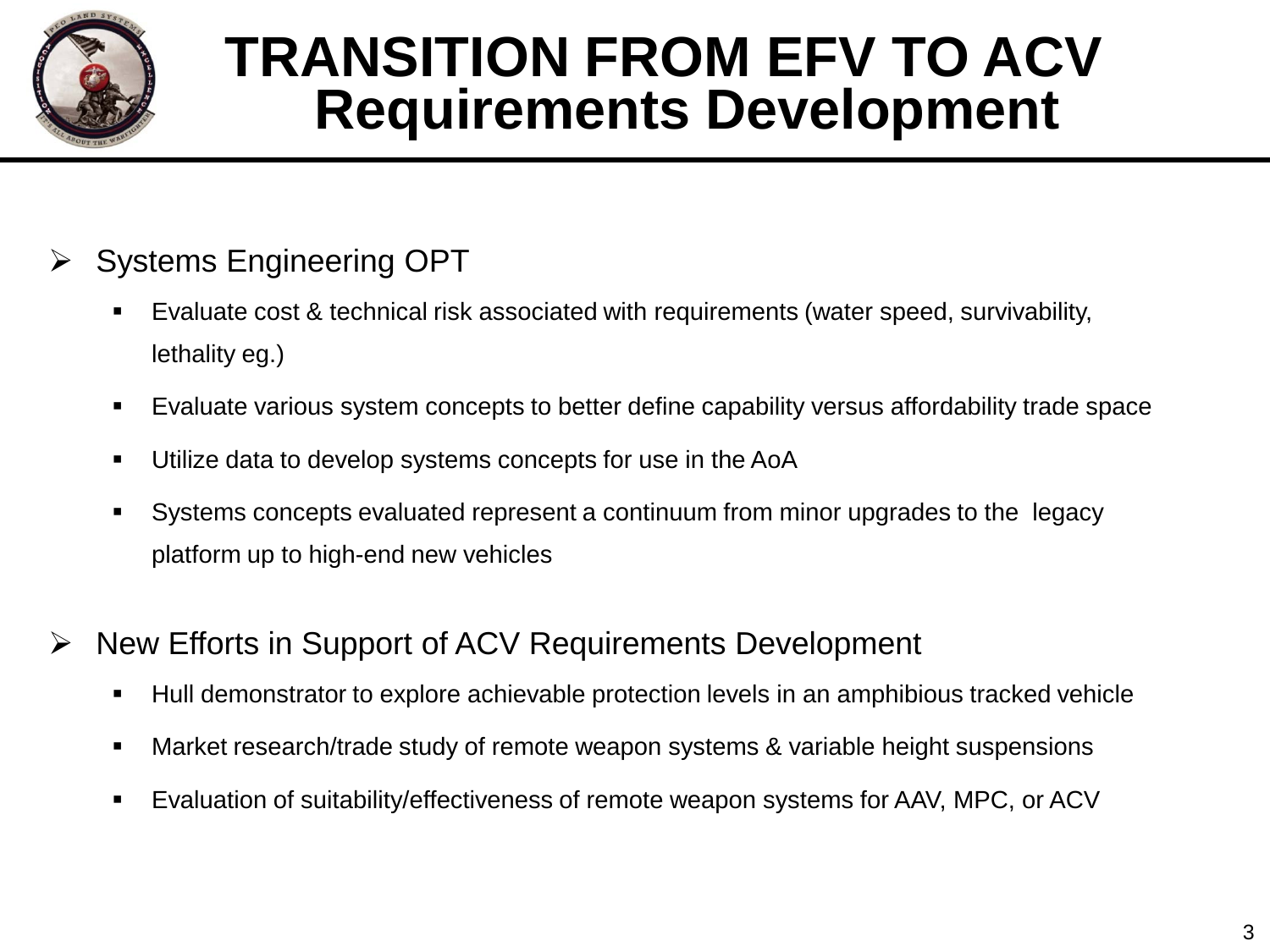

## **A PORTFOLIO APPROACH TO COMPLEMENTARY CAPABILITIES**

### **Overarching CD&I Objective:**

- *Marine ground combat forces require expeditionary protected mobility throughout the extended littoral operational environment across all types of terrain*
- *ACV & MPC are part of a portfolio of capabilities that provide closure to real world operational gaps and shortfalls in the ability of the MAGTF to conduct ground based maneuver tasks*
- *The MPC, as the medium capability category platform, provides a bridge in capability between the ACV and JLTV*
- *Distributed Combat Power - 2 MPCs will lift a reinforced rifle squad*
- *MPCs will be supported by JLTVs carrying heavy weapons, communications equipment, and cargo*
- *In conjunction with ACV the MPC will meet GS lift requirements for Marine Infantry across the ROMO*
- *ACV is optimized for JFEO/MCO while MPC is better suited for the fight in restricted terrain against irregular threats*



*"Our Ground Combat & Tactical Vehicle Strategy is designed to field and support a portfolio of complementary capabilities - No one vehicle can do it all while being affordable and singularly operationally effective across the ROMO".*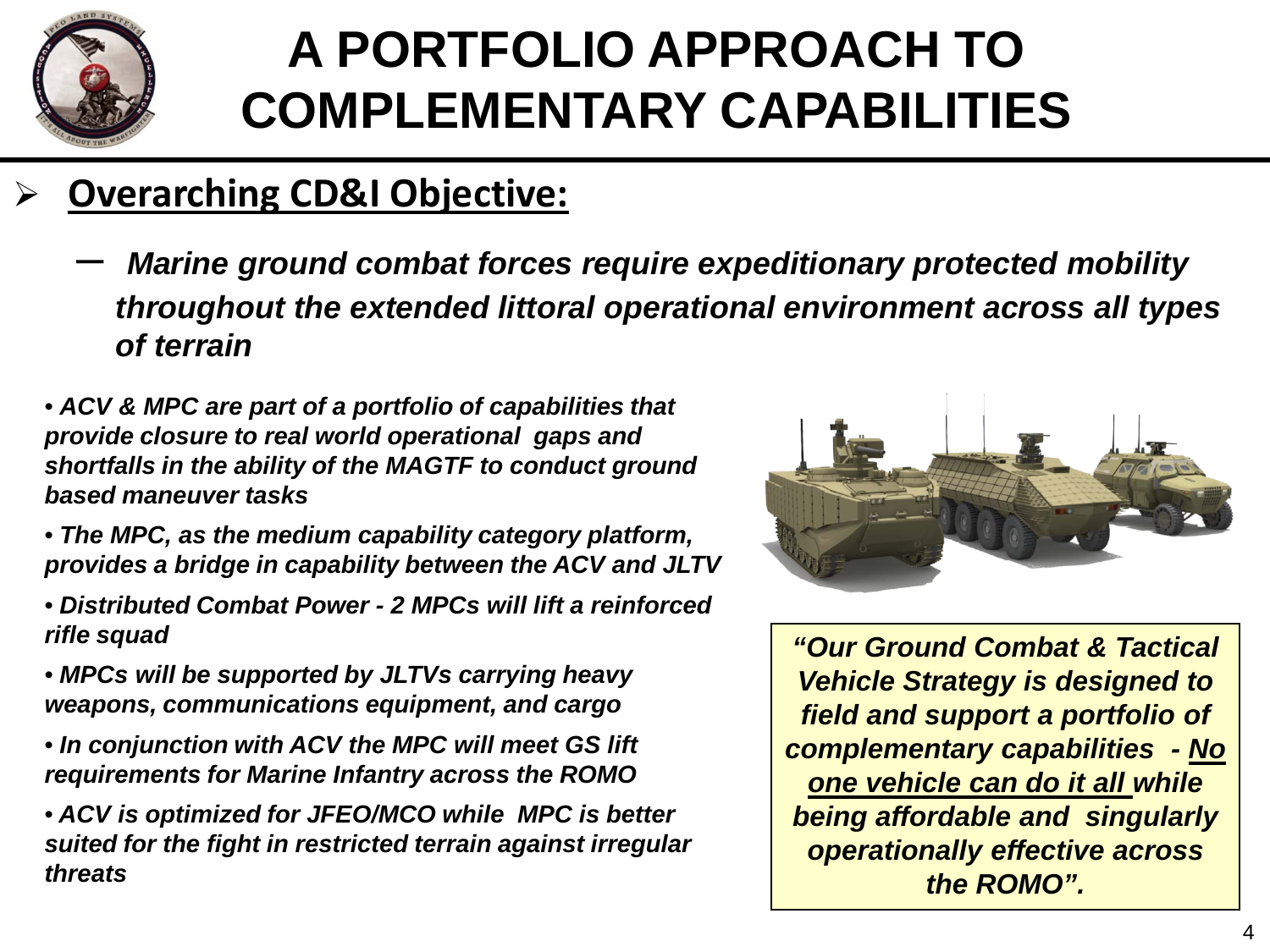

# **AAV UPGRADE**



| <b>Mission:</b>       | General Support Lift / Amphibious Mobility         |
|-----------------------|----------------------------------------------------|
| Dimensions: H: 130 in |                                                    |
|                       | W: 130 in                                          |
|                       | $L: 321$ in                                        |
|                       | Wt: 46,330 lbs (curb wt)                           |
| <b>Weapons:</b>       | <b>HMG</b>                                         |
| Payload:              | 21 Infantry Marines + 3 Marine crewmen             |
| Range:                | 200 miles                                          |
| Speed:                | Effective with M1A1 off-road / 6 knots in<br>water |

**Acquisition Status:** Pre MS-B **Acquisition Objective:** 392 **IOC/FOC:** FY17/FY23 **Approximate Unit Cost to Upgrade:** \$1.5M

• AAV Upgrade AAO provides 4 Infantry Battalions lift capacity to the MAGTF

• *The AAV Upgrade is to be a bridge capability to ACV. Focus - restore operational relevance to the AAV by updating outdated protection attributes*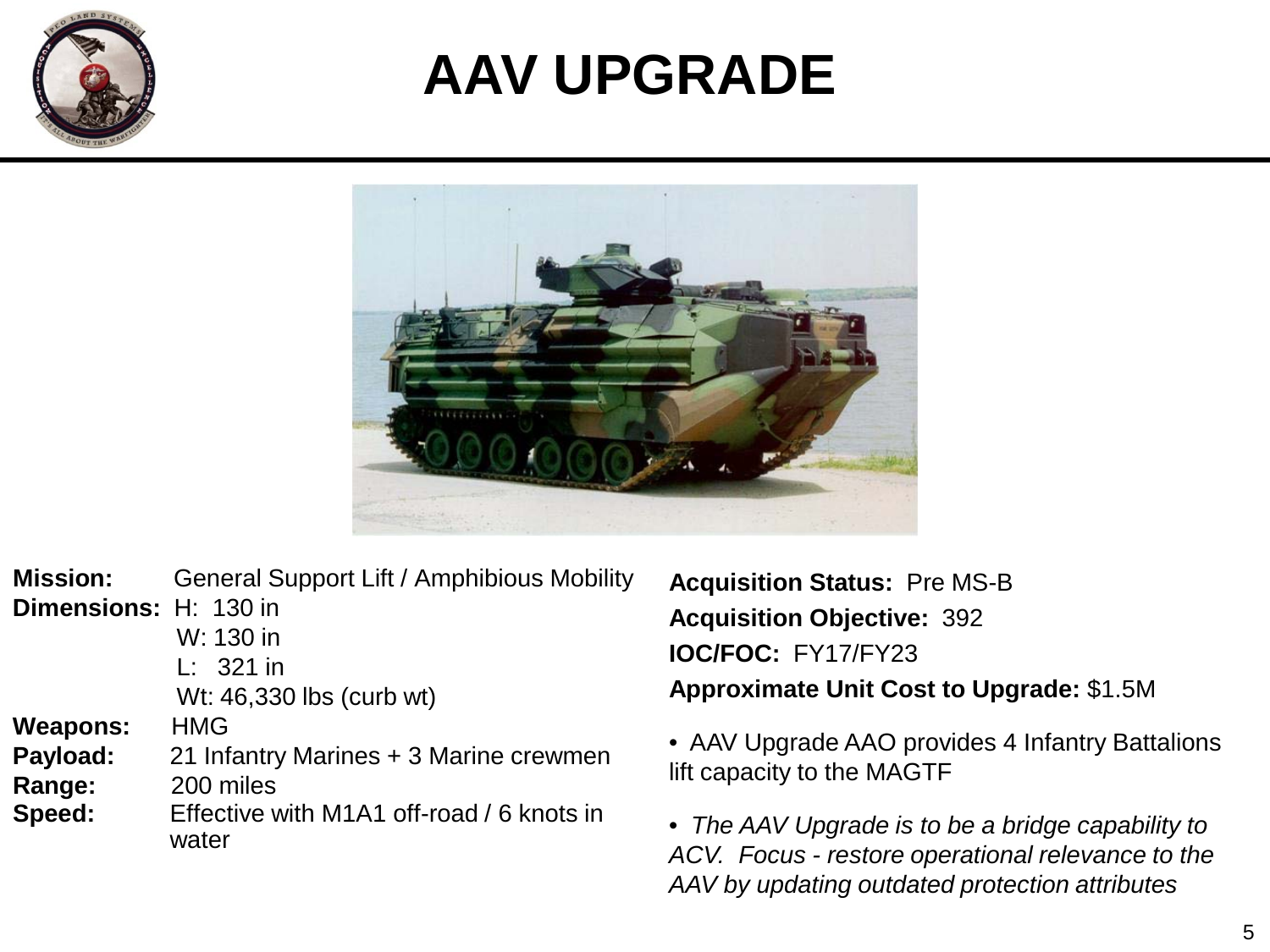

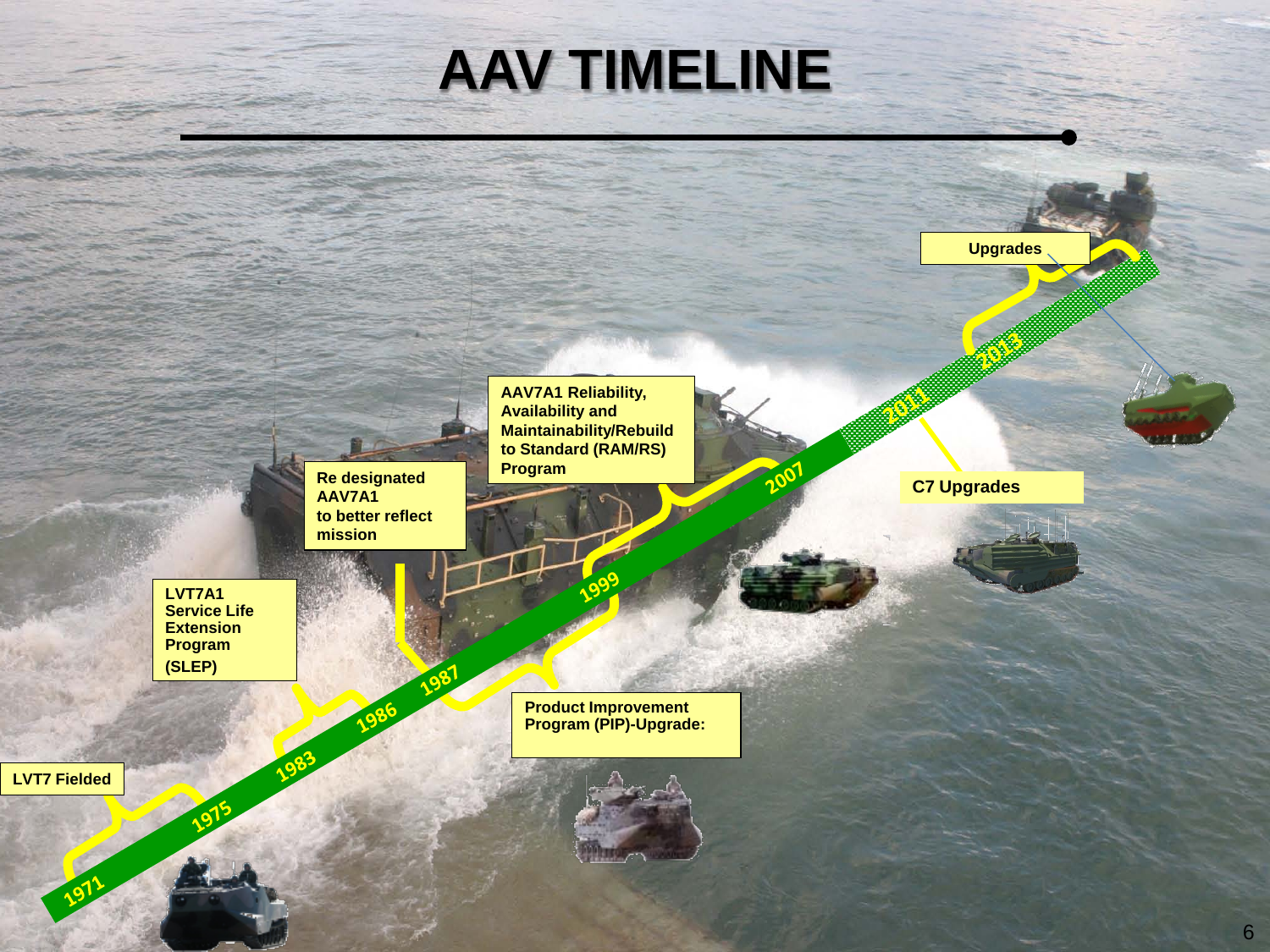

# **AAVC7 C2 UPGRADE/ FUTURE UPGRADES**

- **Current C7 Upgrade**
	- C7 AAO of 76 vehicles to be upgraded
		- 60 vehicles to be fielded prior to August 2011; production closed out with SPAWAR
		- 16 remaining vehicles to be completed in coordination with MPS backloads/IROAN
		- IIP (spares) at SMU/RIP
	- NETT
		- CAB only command remaining

### • **Future Upgrades as of September 2011**

- Underbody armor
- Sponson armor
- Blast mitigating seats; crew and troops (3+17)
- Contact and spaced spall liners
- Fuel tank protection
- Spray in Floor Liner & blast mitigating liner
- Engine/transmission and supporting components upgrade to support added weight
- Suspension and dual pin track